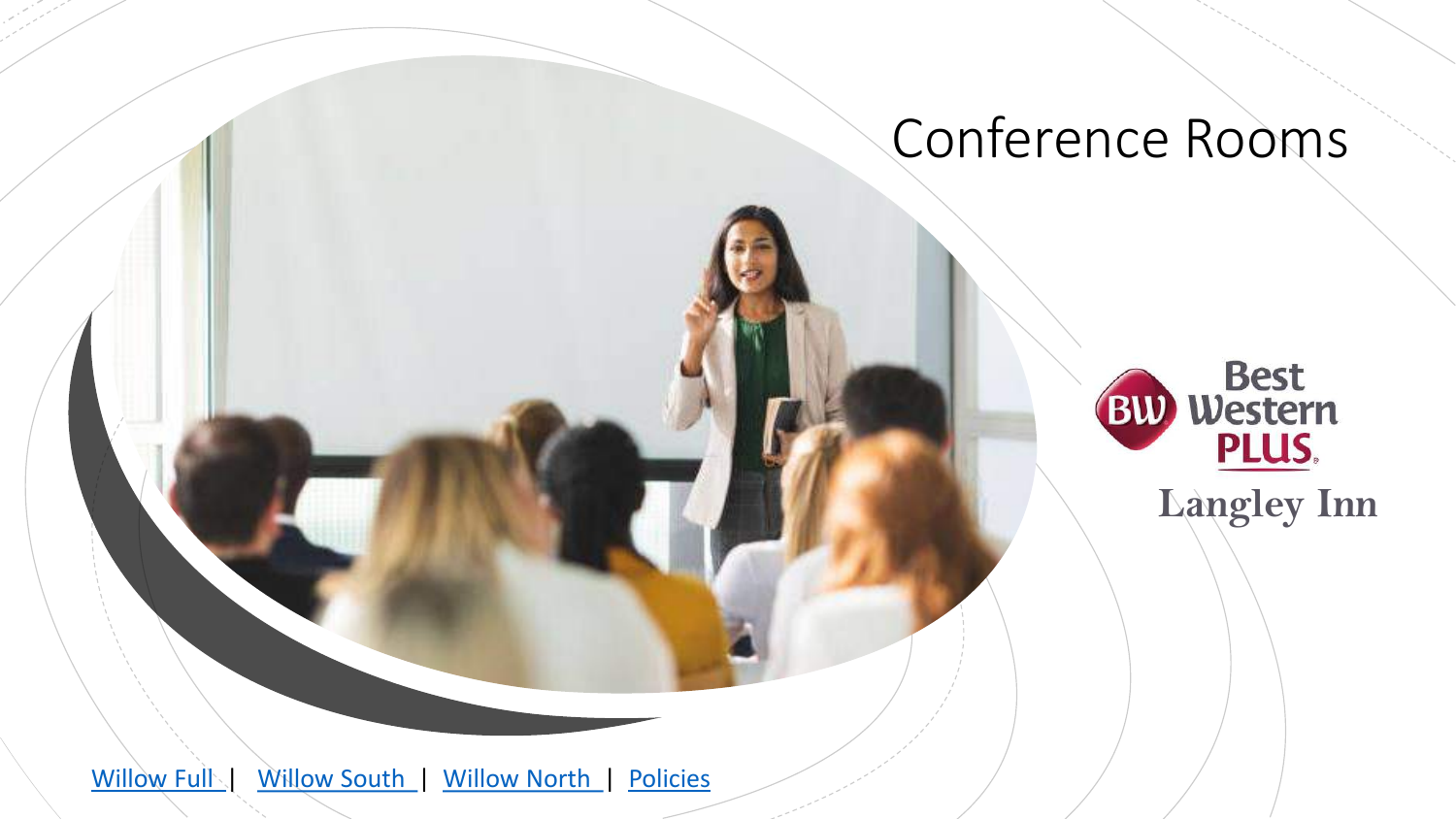<span id="page-1-0"></span>

The Full Willow Room is located beside our Lobby and can hold up to 64 attendees.

*Includes an Epson LCD projector & screen*



Classroom 42 Theatre 54 U-Shape 39 Rounds 64 Boardroom 33

Full Day -  $$400 + gst$ Half Day - \$340 + gst *(4 hours or less)*

**[HOME](#page-0-0)** 

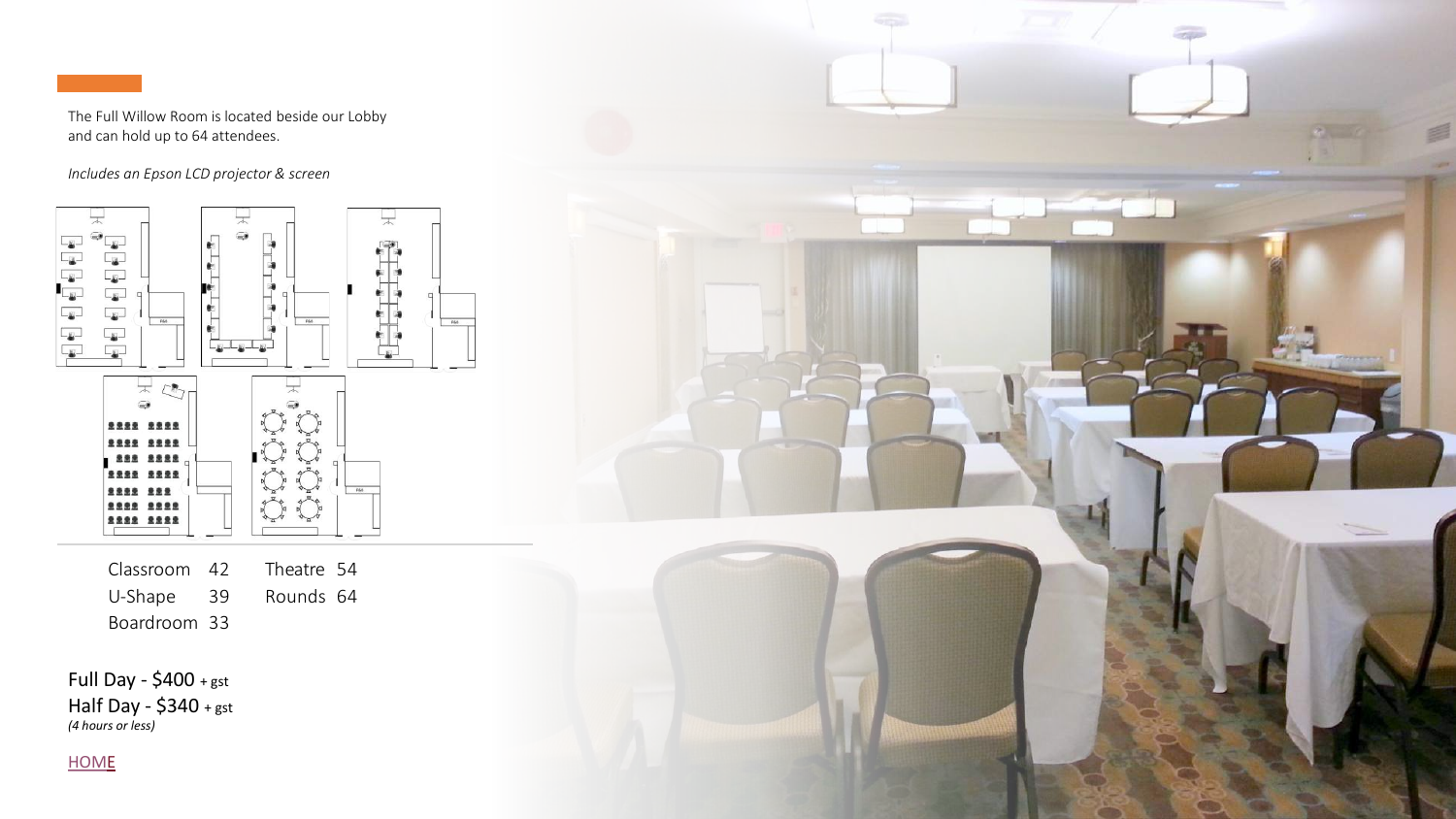<span id="page-2-0"></span>The Willow room can be divided into two smaller rooms. The South side can hold up to 40 attendees

*Includes an Epson LCD projector & screen*

 $-2$ kon h  $\begin{picture}(20,10) \put(0,0){\line(1,0){10}} \put(15,0){\line(1,0){10}} \put(15,0){\line(1,0){10}} \put(15,0){\line(1,0){10}} \put(15,0){\line(1,0){10}} \put(15,0){\line(1,0){10}} \put(15,0){\line(1,0){10}} \put(15,0){\line(1,0){10}} \put(15,0){\line(1,0){10}} \put(15,0){\line(1,0){10}} \put(15,0){\line(1,0){10}} \put(15,0){\line(1$  $\mathbb{R}^+$  $\begin{picture}(20,20) \put(0,0){\line(1,0){15}} \put(15,0){\line(1,0){15}} \put(15,0){\line(1,0){15}} \put(15,0){\line(1,0){15}} \put(15,0){\line(1,0){15}} \put(15,0){\line(1,0){15}} \put(15,0){\line(1,0){15}} \put(15,0){\line(1,0){15}} \put(15,0){\line(1,0){15}} \put(15,0){\line(1,0){15}} \put(15,0){\line(1,0){15}} \put(15,0){\line(1$ لهالها **PLAN**  $\mathbb{R}^{\mathbb{N}}$ 222222<br>222222<br>222222  $27.23$ 

Classroom 21 Theatre 40<br>
U-Shape 21 Rounds 32<br>
Boardroom 19<br> **Full Day - \$245** + gst<br> **Half Day - \$195** + gst<br>
(4 hours or less) U-Shape 21 Rounds 32 Boardroom 19

Full Day - \$245 + gst Half Day -  $$195 + gst$ <br>(4 hours or less)

**[HOME](#page-0-0)** 

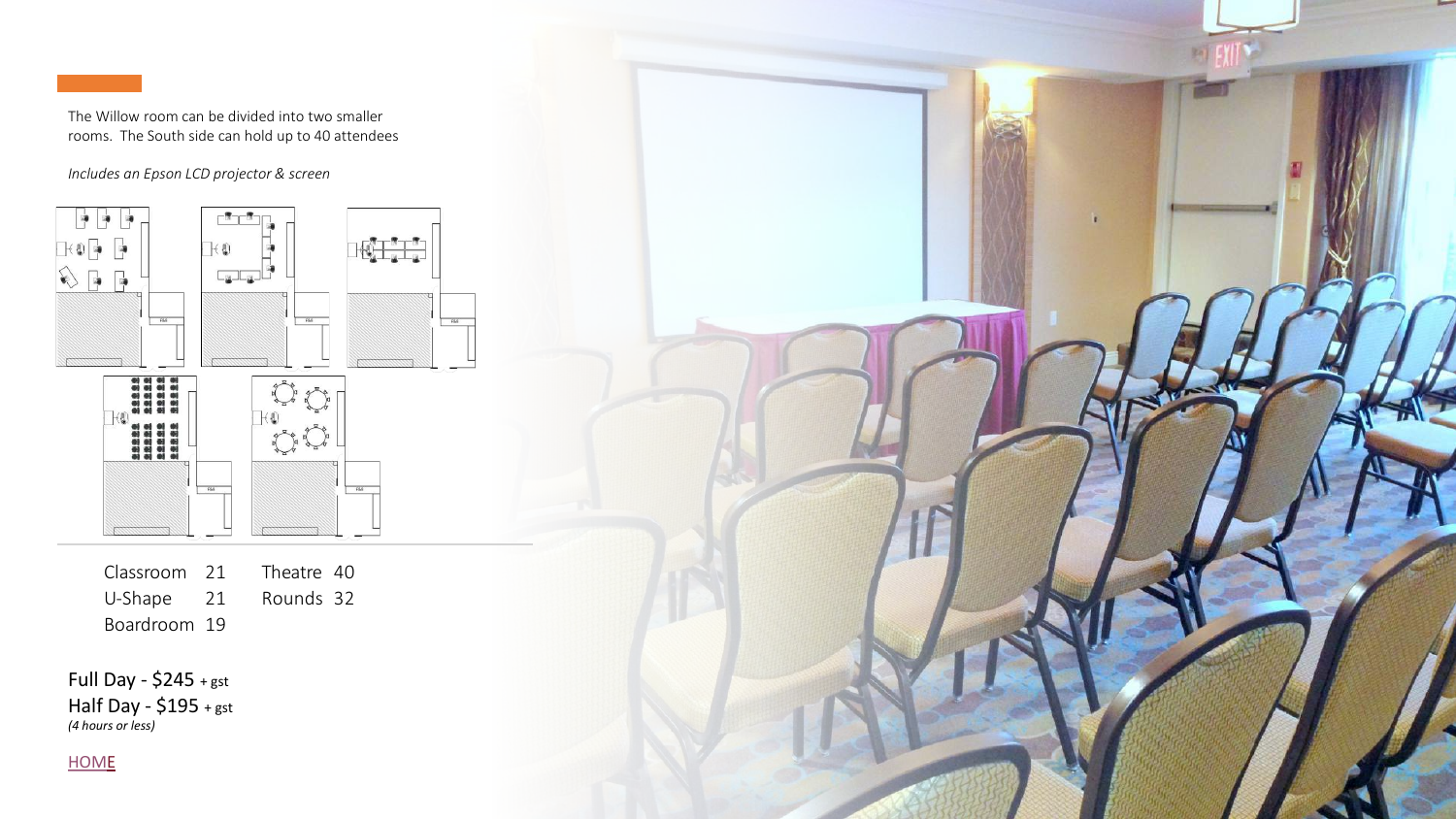<span id="page-3-0"></span>

The smallest of the divided rooms is Willow North. The North side can hold up to 24 attendees

启思

0

*Includes an Epson LCD projector & screen*



| Classroom               | 15 | Theatre 24 |  |
|-------------------------|----|------------|--|
| U-Shape                 | 15 | Rounds 32  |  |
| Boardroom 14            |    |            |  |
|                         |    |            |  |
| Full Day - $$195 + gst$ |    |            |  |
| Half Day - $$145 + gst$ |    |            |  |
| (4 hours or less)       |    |            |  |